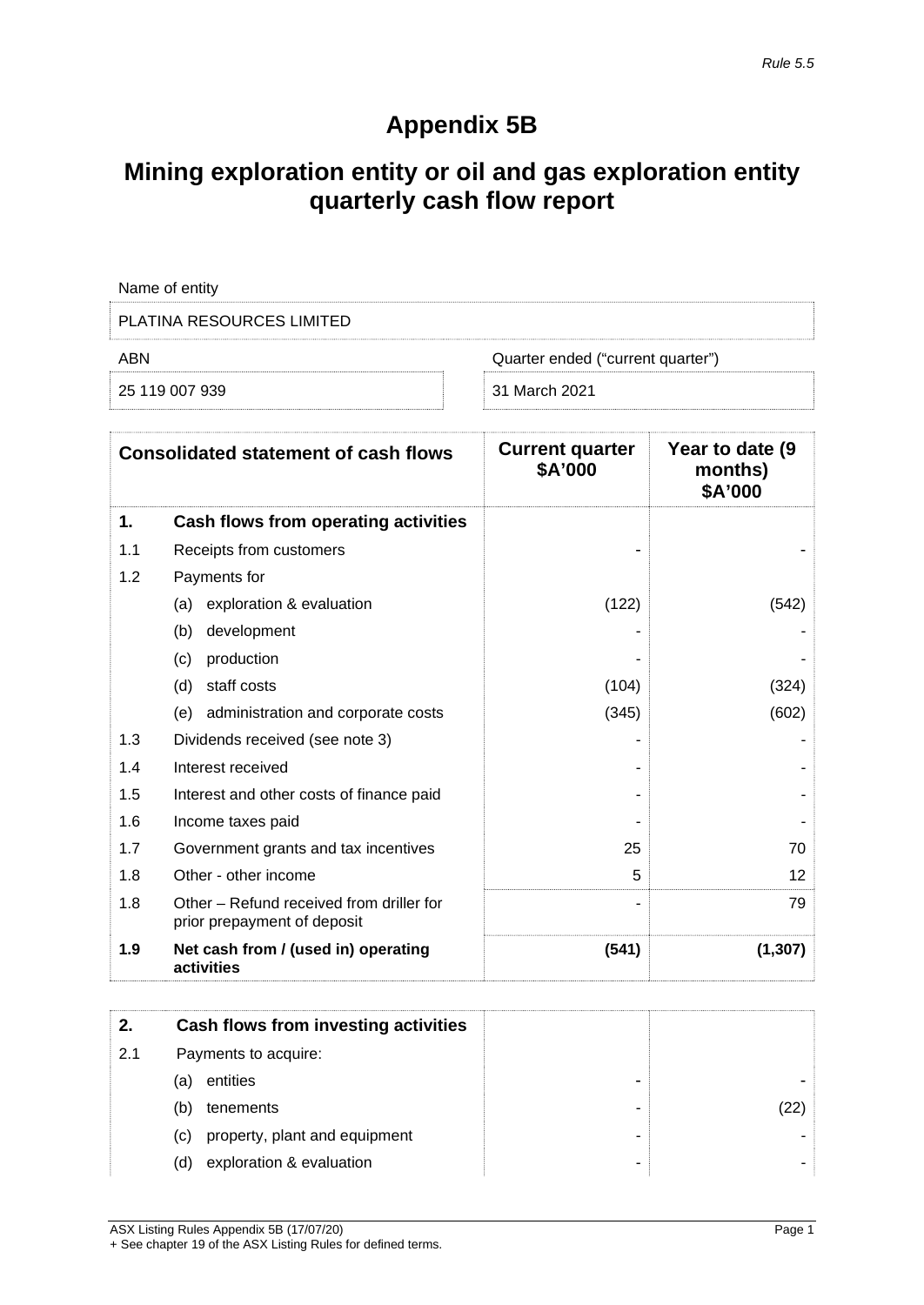| <b>Consolidated statement of cash flows</b> |                                                                                      | <b>Current quarter</b><br>Year to date (9)<br>\$A'000<br>months)<br>\$A'000 |       |
|---------------------------------------------|--------------------------------------------------------------------------------------|-----------------------------------------------------------------------------|-------|
|                                             | (e)<br>investments                                                                   |                                                                             | (426) |
|                                             | (f)<br>other non-current assets                                                      |                                                                             |       |
| 2.2                                         | Proceeds from the disposal of:                                                       |                                                                             |       |
|                                             | entities<br>(a)                                                                      |                                                                             |       |
|                                             | (b)<br>tenements                                                                     |                                                                             | 522   |
|                                             | (c)<br>property, plant and equipment                                                 |                                                                             |       |
|                                             | (d)<br>investments                                                                   |                                                                             |       |
|                                             | other non-current assets<br>(e)                                                      |                                                                             |       |
| 2.3                                         | Cash flows from loans to other entities                                              |                                                                             |       |
| 2.4                                         | Dividends received (see note 3)                                                      |                                                                             |       |
| 2.5                                         | Other (provide details if material)                                                  |                                                                             |       |
| 2.6                                         | Net cash from / (used in) investing<br>activities                                    |                                                                             | 74    |
|                                             |                                                                                      |                                                                             |       |
| 3.                                          | Cash flows from financing activities                                                 |                                                                             |       |
| 3.1                                         | Proceeds from issues of equity securities<br>(excluding convertible debt securities) |                                                                             | 894   |
|                                             |                                                                                      |                                                                             |       |

| 3.10 | Net cash from / (used in) financing<br>activities                                          | 823  |
|------|--------------------------------------------------------------------------------------------|------|
| 3.9  | Other (provide details if material)                                                        |      |
| 3.8  | Dividends paid                                                                             |      |
| 3.7  | Transaction costs related to loans and<br>borrowings                                       |      |
| 3.6  | Repayment of borrowings                                                                    |      |
| 3.5  | Proceeds from borrowings                                                                   |      |
| 3.4  | Transaction costs related to issues of equity<br>securities or convertible debt securities | (71) |
| 3.3  | Proceeds from exercise of options                                                          |      |
| 3.2  | Proceeds from issue of convertible debt<br>securities                                      |      |
|      | (excluding convertible debt securities)                                                    | 894  |

|     | Net increase / (decrease) in cash and<br>cash equivalents for the period |      |  |
|-----|--------------------------------------------------------------------------|------|--|
|     | Cash and cash equivalents at beginning of<br>period                      | -234 |  |
| 4.2 | Net cash from / (used in) operating<br>activities (item 1.9 above)       | (541 |  |
| 4.3 | Net cash from / (used in) investing activities<br>(item 2.6 above)       |      |  |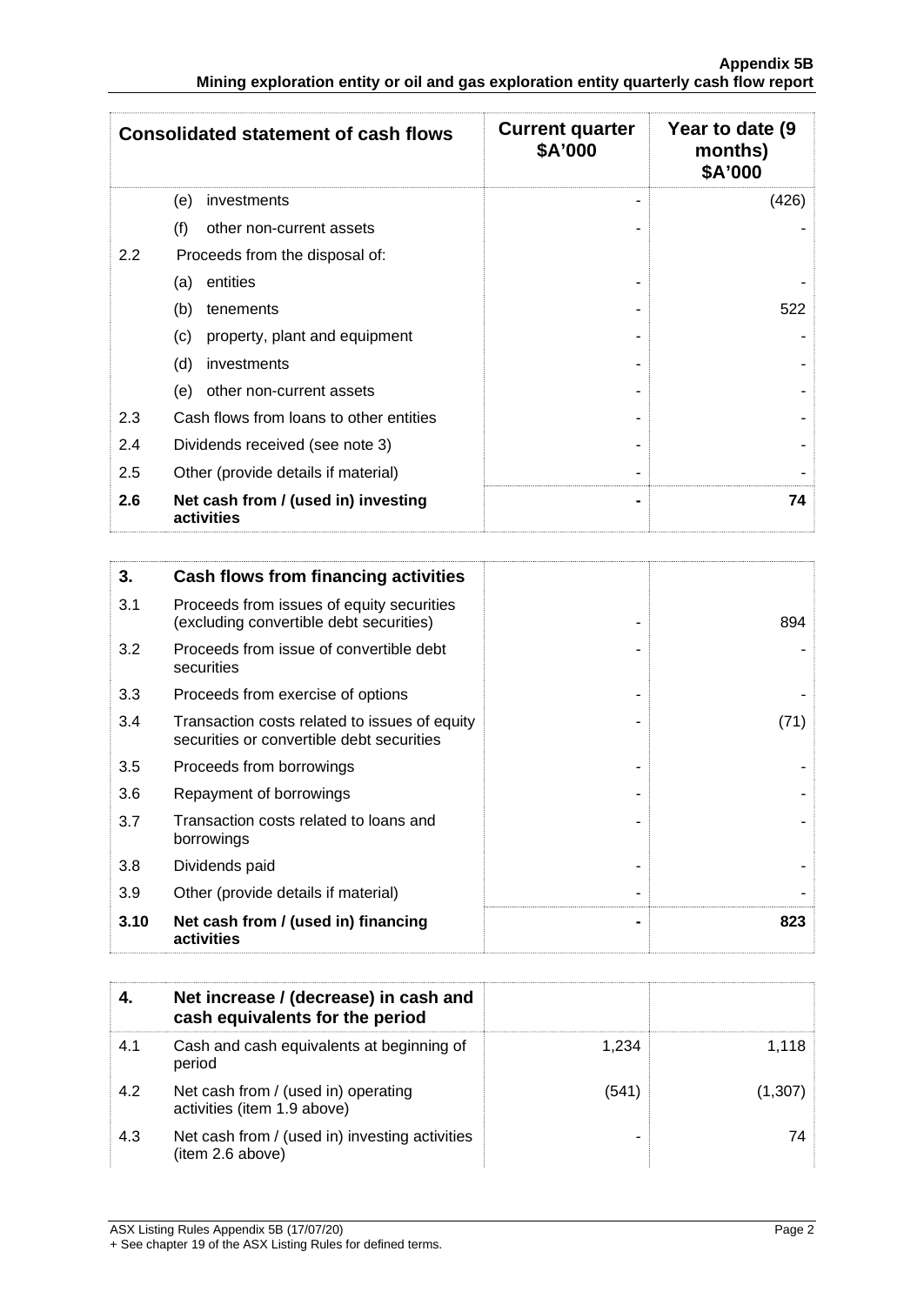| <b>Consolidated statement of cash flows</b> |                                                                     | <b>Current quarter</b><br>\$A'000 | Year to date (9<br>months)<br><b>\$A'000</b> |
|---------------------------------------------|---------------------------------------------------------------------|-----------------------------------|----------------------------------------------|
| 4.4                                         | Net cash from / (used in) financing activities<br>(item 3.10 above) | -                                 |                                              |
| 4.5                                         | Effect of movement in exchange rates on<br>cash held                |                                   |                                              |
| 4.6                                         | Cash and cash equivalents at end of<br>period                       | 700                               |                                              |

| 5   | Reconciliation of cash and cash<br>equivalents<br>at the end of the quarter (as shown in the<br>consolidated statement of cash flows) to the<br>related items in the accounts | <b>Current quarter</b><br>\$A'000 | <b>Previous quarter</b><br>\$A'000 |
|-----|-------------------------------------------------------------------------------------------------------------------------------------------------------------------------------|-----------------------------------|------------------------------------|
| 5.1 | <b>Bank balances</b>                                                                                                                                                          | 700                               | 234                                |
| 5.2 | Call deposits                                                                                                                                                                 |                                   |                                    |
| 5.3 | <b>Bank overdrafts</b>                                                                                                                                                        |                                   |                                    |
| 5.4 | Other (provide details)                                                                                                                                                       |                                   |                                    |
| 5.5 | Cash and cash equivalents at end of<br>quarter (should equal item 4.6 above)                                                                                                  | 700                               | .234                               |

| -6. | Payments to related parties of the entity and their<br>associates                                               | <b>Current quarter</b><br><b>\$A'000</b>                                                                                                                                                                                        |
|-----|-----------------------------------------------------------------------------------------------------------------|---------------------------------------------------------------------------------------------------------------------------------------------------------------------------------------------------------------------------------|
| 6.1 | Aggregate amount of payments to related parties and their<br>associates included in item 1                      | 102                                                                                                                                                                                                                             |
| 6.2 | Aggregate amount of payments to related parties and their<br>associates included in item 2                      |                                                                                                                                                                                                                                 |
|     | the contract of the contract of the contract of the contract of the contract of the contract of the contract of | $\sim$ . The contract of the contract of the contract of the contract of the contract of the contract of the contract of the contract of the contract of the contract of the contract of the contract of the contract of the co |

Note: if any amounts are shown in items 6.1 or 6.2, your quarterly activity report must include a description of, and an explanation for, such payments.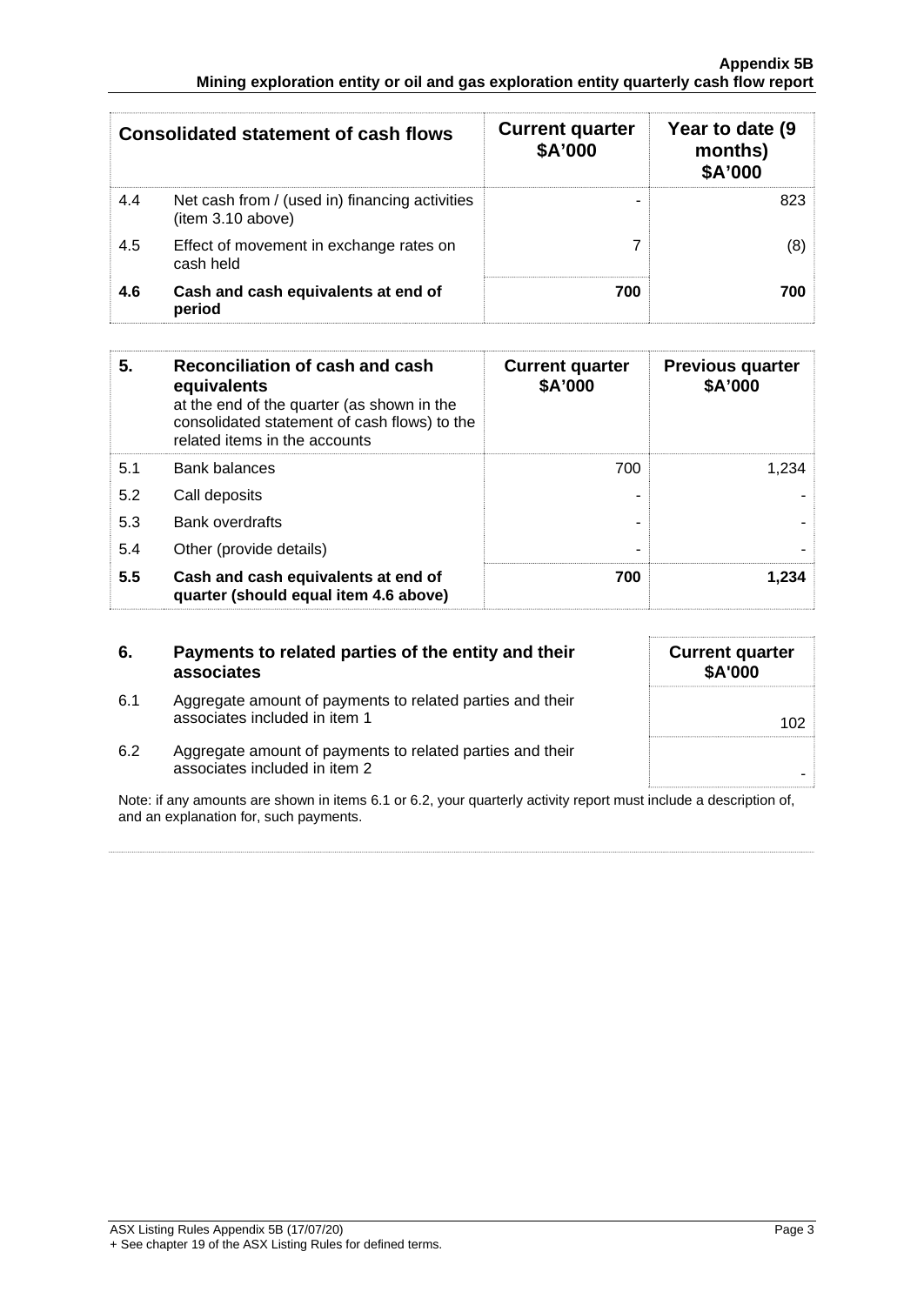| 7.  | <b>Financing facilities</b><br>Note: the term "facility' includes all forms of financing<br>arrangements available to the entity.<br>Add notes as necessary for an understanding of the<br>sources of finance available to the entity.                                                                                                               | <b>Total facility</b><br>amount at quarter<br>end<br>\$A'000 | Amount drawn at<br>quarter end<br>\$A'000 |
|-----|------------------------------------------------------------------------------------------------------------------------------------------------------------------------------------------------------------------------------------------------------------------------------------------------------------------------------------------------------|--------------------------------------------------------------|-------------------------------------------|
| 7.1 | Loan facilities                                                                                                                                                                                                                                                                                                                                      | N/A                                                          | N/A                                       |
| 7.2 | Credit standby arrangements                                                                                                                                                                                                                                                                                                                          |                                                              |                                           |
| 7.3 | Other (please specify)                                                                                                                                                                                                                                                                                                                               |                                                              |                                           |
| 7.4 | <b>Total financing facilities</b>                                                                                                                                                                                                                                                                                                                    |                                                              |                                           |
| 7.5 | Unused financing facilities available at quarter end                                                                                                                                                                                                                                                                                                 |                                                              |                                           |
| 7.6 | Include in the box below a description of each facility above, including the lender, interest<br>rate, maturity date and whether it is secured or unsecured. If any additional financing<br>facilities have been entered into or are proposed to be entered into after quarter end,<br>include a note providing details of those facilities as well. |                                                              |                                           |
|     |                                                                                                                                                                                                                                                                                                                                                      |                                                              |                                           |

| 8.  |                                                                                                                                                                                                                                                                                                                                     | Estimated cash available for future operating activities                                  | \$A'000 |
|-----|-------------------------------------------------------------------------------------------------------------------------------------------------------------------------------------------------------------------------------------------------------------------------------------------------------------------------------------|-------------------------------------------------------------------------------------------|---------|
| 8.1 | Net cash from / (used in) operating activities (item 1.9)                                                                                                                                                                                                                                                                           |                                                                                           | (541)   |
| 8.2 |                                                                                                                                                                                                                                                                                                                                     | Payments for exploration & evaluation classified as investing<br>activities (item 2.1(d)) |         |
| 8.3 |                                                                                                                                                                                                                                                                                                                                     | Total relevant outgoings (item $8.1 +$ item $8.2$ )                                       | (541)   |
| 8.4 |                                                                                                                                                                                                                                                                                                                                     | Cash and cash equivalents at quarter end (item 4.6)                                       | 700     |
| 8.5 |                                                                                                                                                                                                                                                                                                                                     | Unused finance facilities available at quarter end (item 7.5)                             |         |
| 8.6 |                                                                                                                                                                                                                                                                                                                                     | Total available funding (item $8.4 +$ item $8.5$ )                                        | 700     |
| 8.7 | Estimated quarters of funding available (item 8.6 divided by<br>1.29<br>item 8.3)                                                                                                                                                                                                                                                   |                                                                                           |         |
|     | Note: if the entity has reported positive relevant outgoings (ie a net cash inflow) in item 8.3, answer item 8.7 as "N/A".<br>Otherwise, a figure for the estimated quarters of funding available must be included in item 8.7.                                                                                                     |                                                                                           |         |
| 8.8 | If item 8.7 is less than 2 quarters, please provide answers to the following questions:                                                                                                                                                                                                                                             |                                                                                           |         |
|     | 8.8.1<br>Does the entity expect that it will continue to have the current level of net operating<br>cash flows for the time being and, if not, why not?                                                                                                                                                                             |                                                                                           |         |
|     | Answer: Yes, the Company, being an exploration company, expects to continue to have<br>negative operating cash flows for the time being.                                                                                                                                                                                            |                                                                                           |         |
|     | 8.8.2<br>Has the entity taken any steps, or does it propose to take any steps, to raise further<br>cash to fund its operations and, if so, what are those steps and how likely does it<br>believe that they will be successful?                                                                                                     |                                                                                           |         |
|     | Answer: Subsequent to the end of the March 2021 quarter, the Company received AUD<br>\$2.74 million from the sale of 6 million shares in Major Precious Metals Corp. (CSE:<br>SIZE, Major). The Company retains 49 million shares in Major, valued at<br>approximately AUD \$24 million as well as other listed liquid investments. |                                                                                           |         |
|     | 8.8.3<br>Does the entity expect to be able to continue its operations and to meet its business<br>objectives and, if so, on what basis?                                                                                                                                                                                             |                                                                                           |         |